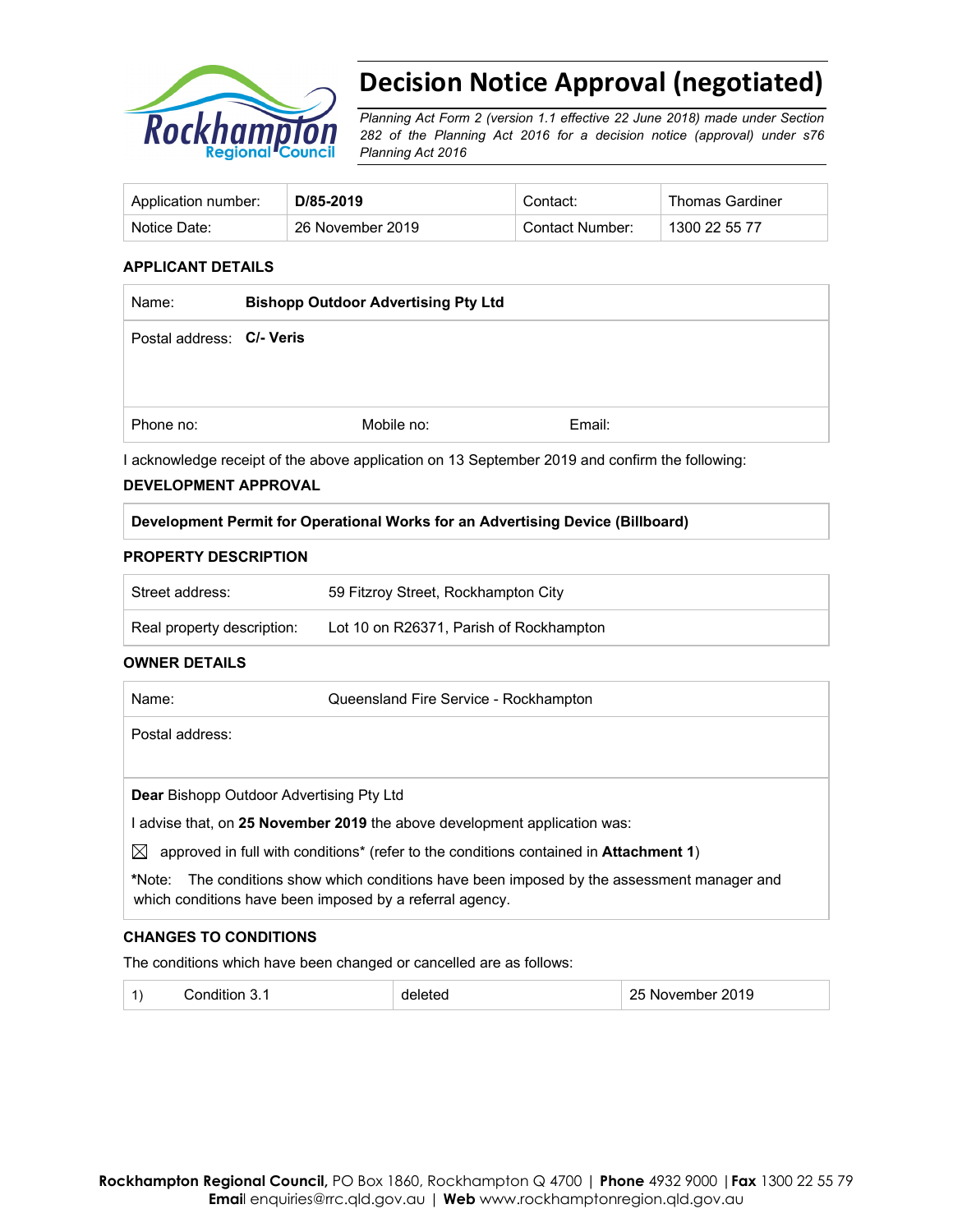# **1. DETAILS OF THE APPROVAL**

The following approvals are given:

|                                                                                                                                                                                                        | <b>Development</b><br><b>Permit</b> | Preliminary<br>Approval |
|--------------------------------------------------------------------------------------------------------------------------------------------------------------------------------------------------------|-------------------------------------|-------------------------|
| Development assessable under the planning scheme, superseded<br>planning scheme, a temporary local planning instrument, a master<br>plan or a preliminary approval which includes a variation approval | $\times$                            |                         |
| - Operational work                                                                                                                                                                                     |                                     |                         |

# **2. CONDITIONS**

This approval is subject to the conditions in Attachment 1.

# **3. FURTHER DEVELOPMENT PERMITS REQUIRED**

Please be advised that the following development permits are required to be obtained before the development can be carried out:

| Type of development permit required | Subject of the required development permit |
|-------------------------------------|--------------------------------------------|
| Building Works                      |                                            |

#### **4. REFERRAL AGENCIES NIL**

#### **5. THE APPROVED PLANS**

**The approved development must be completed and maintained generally in accordance with the approved drawings and documents:** 

| <b>Plan/Document Name</b> | Prepared by           | Date       | Reference<br><u>No.</u> | Version/<br>Issue |
|---------------------------|-----------------------|------------|-------------------------|-------------------|
| Location Plan             | Nikolaou & Associates | 22/07/2019 | DD-1                    | 0                 |
| Plan                      | Nikolaou & Associates | 22/07/2019 | DD-2                    | 0                 |
| Elevations                | Nikolaou & Associates | 22/07/2019 | $DD-3$                  | 0                 |
| Perspective               | Nikolaou & Associates | 22/07/2019 | DD-4                    | 0                 |

# **6. CURRENCY PERIOD FOR THE APPROVAL (s.85 of the Planning Act)**

The standard relevant periods stated in section 85 of *Planning Act 20016* apply to each aspect of development in this approval, if not stated in the conditions of approval attached.

# **7. STATEMENT OF REASONS**

| Description of the<br>development | The proposed development is for Operational Works for an Advertising Device<br>(Billboard)                                                                                                                                                                                                                                                                            |  |  |
|-----------------------------------|-----------------------------------------------------------------------------------------------------------------------------------------------------------------------------------------------------------------------------------------------------------------------------------------------------------------------------------------------------------------------|--|--|
| <b>Reasons for Decision</b>       | The proposed billboard sign is consistent with the character of the<br>a)<br>surrounding commercial area and streetscape and is not considered to<br>compromise visual amenity;                                                                                                                                                                                       |  |  |
|                                   | The proposed development does not compromise the strategic<br>b)<br>framework in the Rockhampton Region Planning Scheme 2015;                                                                                                                                                                                                                                         |  |  |
|                                   | Assessment of the development against the relevant zone purpose,<br>C)<br>planning scheme codes and planning scheme policies demonstrates that<br>the proposed development will not cause significant adverse impacts on<br>surrounding natural environment, built environment<br>the<br>and<br>infrastructure, community facilities, or local character and amenity; |  |  |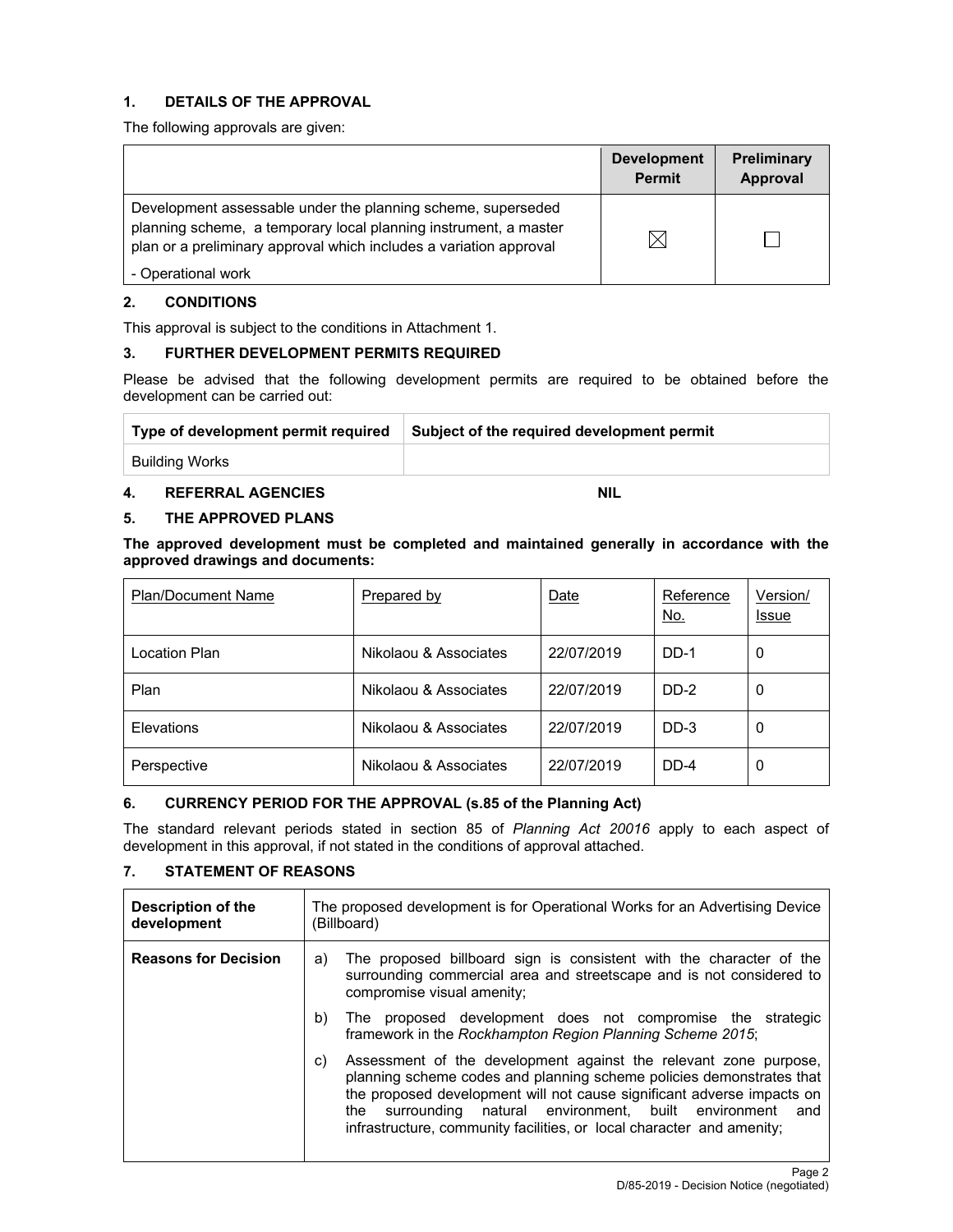|                                                    | The proposed development does not compromise the relevant State<br>d)<br>Planning Policy; and                                                                                                                                                        |                                                                                                                                                                                                                                                                                                                                                                                                                                                                                                                                                                                                               |  |  |
|----------------------------------------------------|------------------------------------------------------------------------------------------------------------------------------------------------------------------------------------------------------------------------------------------------------|---------------------------------------------------------------------------------------------------------------------------------------------------------------------------------------------------------------------------------------------------------------------------------------------------------------------------------------------------------------------------------------------------------------------------------------------------------------------------------------------------------------------------------------------------------------------------------------------------------------|--|--|
|                                                    | On balance, the application should be approved because the<br>e)<br>circumstances favour Council exercising its discretion to approve the<br>application even though the development does not comply with an<br>aspect of the assessment benchmarks. |                                                                                                                                                                                                                                                                                                                                                                                                                                                                                                                                                                                                               |  |  |
| <b>Assessment</b><br><b>Benchmarks</b>             | benchmarks:                                                                                                                                                                                                                                          | The proposed development was assessed against the following assessment                                                                                                                                                                                                                                                                                                                                                                                                                                                                                                                                        |  |  |
|                                                    | $\bullet$                                                                                                                                                                                                                                            | Low-Medium Density Residential Zone Code; and                                                                                                                                                                                                                                                                                                                                                                                                                                                                                                                                                                 |  |  |
|                                                    |                                                                                                                                                                                                                                                      | Advertising devices code.                                                                                                                                                                                                                                                                                                                                                                                                                                                                                                                                                                                     |  |  |
| <b>Compliance with</b><br>assessment<br>benchmarks |                                                                                                                                                                                                                                                      | The development was assessed against all of the assessment benchmarks<br>listed above and complies with all of these with the exception listed below.                                                                                                                                                                                                                                                                                                                                                                                                                                                         |  |  |
|                                                    | <b>Assessment</b><br><b>Benchmark</b>                                                                                                                                                                                                                | Reasons for the approval despite non-compliance with<br>benchmark                                                                                                                                                                                                                                                                                                                                                                                                                                                                                                                                             |  |  |
|                                                    | Advertising<br>devices code                                                                                                                                                                                                                          | The site is surrounded by extensive commercial development<br>rather than any residential development. The proposed sign<br>also fronts a busy main road (Fitzroy Street). Despite the<br>residential zoning, the proposed billboard is considered to be<br>in keeping with the existing infrastructure of the surrounding<br>area which is largely commercial. It will not compromise the<br>intent of the surrounding area from further residential<br>development. The sign is also necessary to support the<br>existing activities on the subject site for the Queensland Fire<br>and Emergency Services. |  |  |
|                                                    |                                                                                                                                                                                                                                                      | As such, the proposed billboard sign is consistent with the<br>character of the surrounding commercial area and streetscape<br>and is not considered to compromise visual amenity.                                                                                                                                                                                                                                                                                                                                                                                                                            |  |  |
| <b>Matters prescribed by</b>                       | i)                                                                                                                                                                                                                                                   | The State Planning Policy - Part E;                                                                                                                                                                                                                                                                                                                                                                                                                                                                                                                                                                           |  |  |
| regulation                                         | ii)                                                                                                                                                                                                                                                  | The Central Queensland Regional Plan;                                                                                                                                                                                                                                                                                                                                                                                                                                                                                                                                                                         |  |  |
|                                                    | iii)                                                                                                                                                                                                                                                 | The Rockhampton Region Planning Scheme 2015.                                                                                                                                                                                                                                                                                                                                                                                                                                                                                                                                                                  |  |  |
|                                                    | iv)                                                                                                                                                                                                                                                  | The common material, being the material submitted with the application.                                                                                                                                                                                                                                                                                                                                                                                                                                                                                                                                       |  |  |

## **8. APPEAL RIGHTS**

The rights of an applicant to appeal to a tribunal or the Planning and Environment Court against a decision about a development application are set out in chapter 6, part 1 of the *Planning Act 2016*. For particular applications, there may also be a right to make an application for a declaration by a tribunal (see chapter 6, part 2 of the *Planning Act 2016).*

#### *Appeal by an applicant*

An applicant for a development application may appeal to the Planning and Environment Court against the following:

- the refusal of all or part of the development application
- a provision of the development approval
- the decision to give a preliminary approval when a development permit was applied for
- a deemed refusal of the development application.

An applicant may also have a right to appeal to the Development tribunal. For more information, see schedule 1 of the *Planning Act 2016*.

The timeframes for starting an appeal in the Planning and Environment Court are set out in section 229 of the *Planning Act 2016*.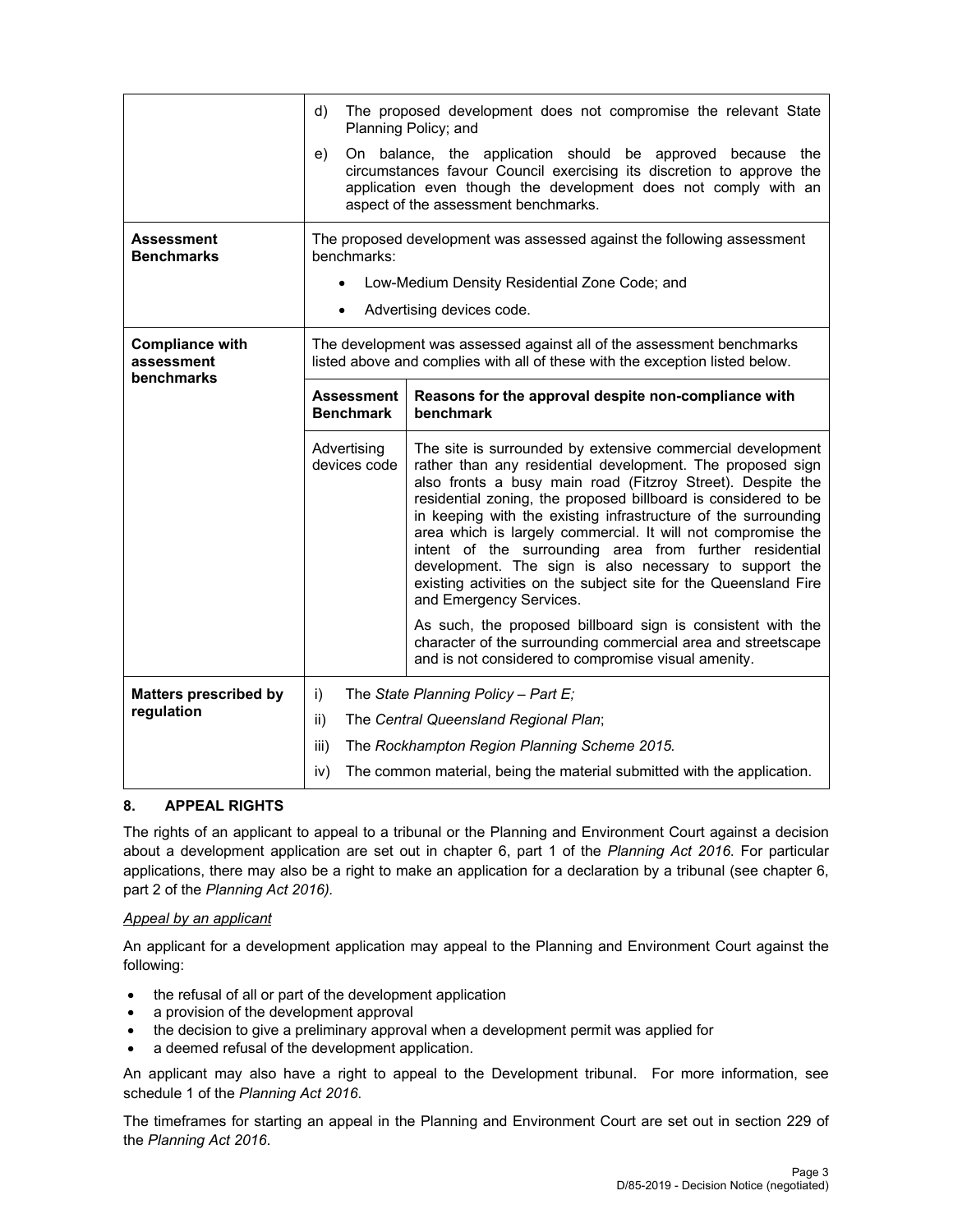**Attachment 2** is an extract from the *Planning Act 2016* that sets down the applicant's appeal rights and the appeal rights of a submitter.

## **9. WHEN THE DEVELOPMENT APPROVAL TAKES EFFECT**

This development approval takes effect:

- From the time the decision notice is given – if there is no submitter and the applicant does not appeal the decision to the court.

Or

- When the submitter's appeal period ends – if there is a submitter and the applicant does not appeal the decision to the court.

Or

- Subject to the decision of the court, when the appeal is finally decided – if an appeal is made to the court.

#### **10. ASSESSMENT MANAGER**

| Name: | <b>Philip Benfield</b><br><b>OPERATIONAL WORKS</b> | Signature: | Date: 26 November 2019 |
|-------|----------------------------------------------------|------------|------------------------|
|       | <b>ADMINISTRATOR</b>                               |            |                        |

#### **Attachment 1 – Conditions of the approval**

*Part 1* **–** *Conditions imposed by the assessment manager [Note: where a condition is imposed about infrastructure under Chapter 4 of the Planning Act 2016, the relevant provision of the Act under which this condition was imposed must be specified.]* 

**Attachment 2—Extract on appeal rights**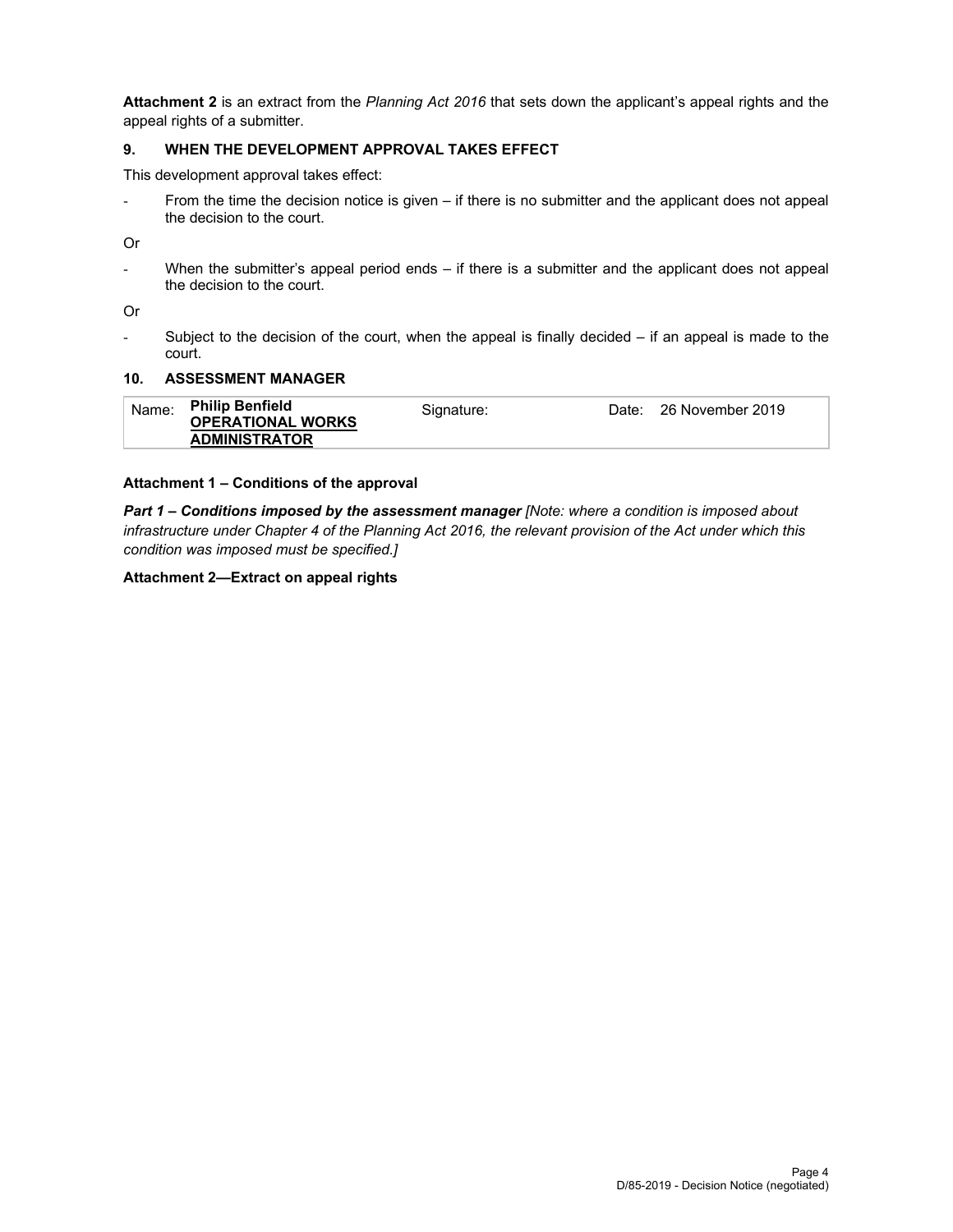

# **Attachment 1 – Part 1 Rockhampton Regional Council Conditions**

*Planning Act 2016* 

# 1.0 ADMINISTRATION

- 1.1 The Developer is responsible for ensuring compliance with the Conditions of the approval by an employee, agent, contractor or invitee of the Developer.
- 1.2 Where these Conditions refer to "Council" in relation to requiring Council to approve or to be satisfied as to any matter, or conferring on the Council a function, power or discretion, that role of the Council may be fulfilled in whole or in part by a delegate appointed for that purpose by the Council.
- 1.3 All conditions of this approval must be undertaken and completed to the satisfaction of Council, at no cost to Council.
- 1.4 The following further development permits are required prior to the commencement of any works on the site:
	- 1.4.1 Building Works.
- 1.5 Unless otherwise stated, all works must be designed, constructed and maintained in accordance with the relevant Council policies, guidelines and standards.

# 2.0 APPROVED PLANS AND DOCUMENTS

2.1 The approved advertising device must be completed and maintained generally in accordance with the approved drawings and documents, except where amended by the conditions of this permit.

| <b>Plan/Document Name</b> | Prepared by           | Date       | Reference<br><u>No.</u> | Version/<br>Issue |
|---------------------------|-----------------------|------------|-------------------------|-------------------|
| Location Plan             | Nikolaou & Associates | 22/07/2019 | DD-1                    | 0                 |
| Plan                      | Nikolaou & Associates | 22/07/2019 | DD-2                    | 0                 |
| Elevations                | Nikolaou & Associates | 22/07/2019 | $DD-3$                  | 0                 |
| Perspective               | Nikolaou & Associates | 22/07/2019 | DD-4                    | 0                 |

- 2.2 A set of the above approved plans are returned to you as the Consultant. The Consultant is to supply one (1) Approved set to the contractor to be retained on site at all times during construction.
- 2.3 Where there is any conflict between the conditions of this approval and the details shown on the approved plans and documents, the conditions of approval must prevail.
- 2.4 Where conditions require the above plans or documents to be amended, the revised document(s) must be submitted for endorsement by Council prior to the submission of a Development Application for Building Works.
- 2.5 Any proposed changes to the approved stamped plans during the works will be generally considered minor amendments and require Council's approval. The stamped amended plans and a covering letter will be forwarded to the applicant.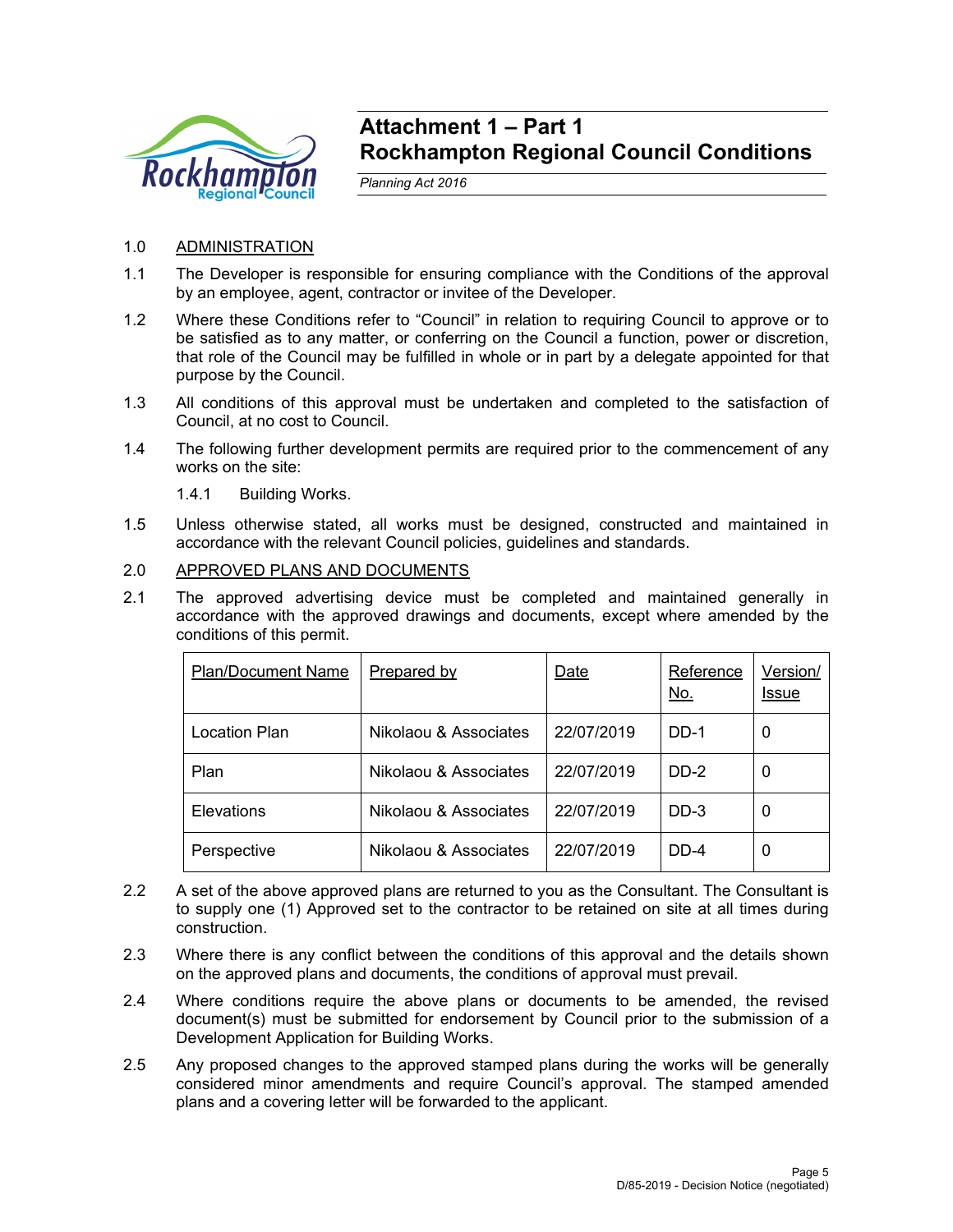# 3.0 OPERATING PROCEDURE

- 3.1 All text and images displayed on the approved advertising device:
	- 3.1.1 must be static
	- 3.1.2 must not imitate a traffic control device, move contrary to any traffic control device or include traffic instructions (for example 'stop') and.
	- 3.1.3 must not involve moving parts or flashing lights
- 3.2 Any lighting devices associated with the advertising device, such as sensory lighting, must be positioned on the site and shielded so as not to cause glare or other nuisance to nearby residents or motorists. Night lighting must be designed, constructed and operated in accordance with '*Australian Standard AS4282 – Control of the obtrusive effects of outdoor*  lighting' and 'Civil Aviation Safety Authority (CASA) Guidelines: Lighting in the vicinity of *aerodromes: Advice to lighting designers'.*

# 4.0 LUMINANCE

4.1 Luminance levels of the advertising device must not exceed the applicable levels listed in Table 2 below.

| <b>Lighting Condition</b>                     | Zone 1             | Zone 2             | $\mathsf{Zone}\,3$    |
|-----------------------------------------------|--------------------|--------------------|-----------------------|
| Full Sun on Sign face                         | Maximum<br>Output  | Maximum<br>Output  | <b>Maximum Output</b> |
| Day Time Luminance                            | 6000-7000<br>cd/m2 | 6000-7000<br>cd/m2 | 6000-7000 cd/m2       |
| Morning/Evening/Twilight/inclement<br>weather | 1000 cd/m2         | 700 cd/m2          | 600 cd/m2             |
| Night Time                                    | 500 cd/m2          | 350 cd/m2          | 300 cd/m2             |

# **Table 2: Luminance levels for Advertising Devices (Source: OMA)**

Note:

- Zone 1 very high ambient off street lighting i.e central city locations
- Zone 2 high to medium off street ambient lighting
- Zone 3 low levels of off street ambient lighting, i.e. most residential areas, rural areas.

# 5.0 ASSET MANAGEMENT

- 5.1 Any damage to, or alterations necessary, to electricity, telephone, water mains, sewerage mains, stormwater drains, and/or public utility installations resulting from the development or in connection with the development, must be undertaken immediately, at no cost to Council, and completed within the following timeframes:
	- 5.1.1 where damage causes a hazard to pedestrian/traffic safety or interrupts a community service, immediately; or
	- 5.1.2 as soon as reasonably possible as agreed with Council.

## 6.0 ADVERTISING DEVICE CONSTRUCTION AND MAINTENANCE

6.1 Council reserves the right for uninterrupted access to the site at all times during construction.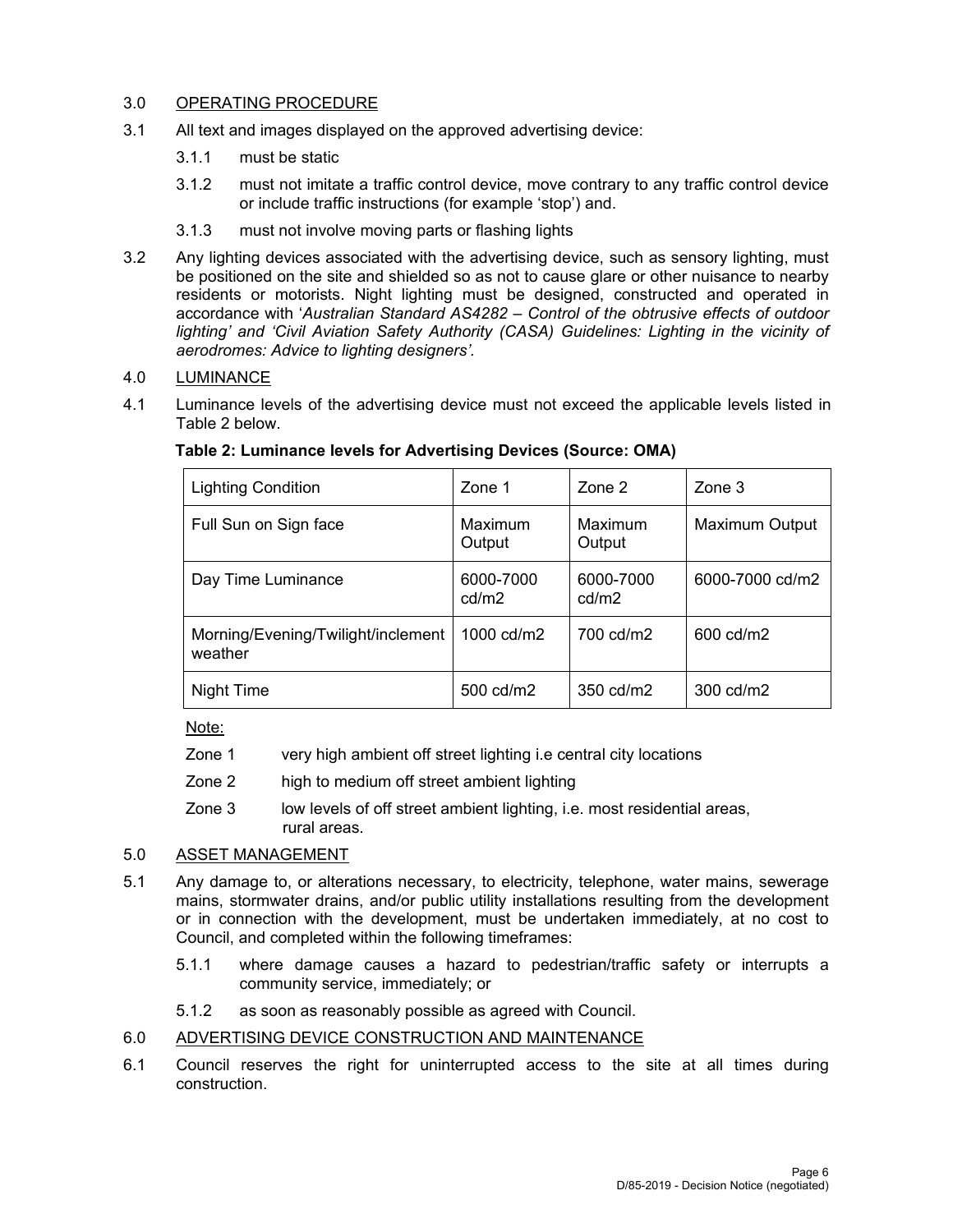- 6.2 All Construction work and other associated activities are permitted only between 0630 hours and 1800 hours Monday to Saturday. No work is permitted on Sundays or public holidays. All requirements of the *Environmental Protection Act 1994* and the *Environmental Protection Regulation 2008* must be observed at all times.
- 6.3 All construction materials, waste, waste skips, machinery and contractors' vehicles must be located and stored or parked within the site.
- 6.4 Any proposed works within the vicinity (or zone of influence) of existing Council infrastructure will not adversely affect the integrity of the infrastructure. Any restoration works required on existing Council infrastructure as a result of proposed works will be at developer's expense.
- 6.5 The (Billboard Sign) must be designed and certified by a Registered Professional Engineer of Queensland and constructed in accordance with the requirements of the Queensland Development Code and the Building Code of Australia.
- 6.6 All conduits, wiring, switches or other control apparatus installed on an Advertising Device must be concealed from general view, with control apparatus secured in a manner to prevent unauthorised entry and display setting tampering.
- 6.7 All electrical services and systems must comply with *Australian and New Zealand Standard AS/NZS 3000:2007* – "Electrical Installations".
- 6.8 All advertising devices must be maintained at all times on the premises by the owner of the premises to the same standard as it was installed.

Be maintained in a safe, clean, condition that does not adversely impact the visual amenity

## ADVISORY NOTES

NOTE 1. Proximity to Services

The proposed billboard will be situated in close proximity to a sewerage rising main in Denison Lane. Please be advised that should the foundations for the pylon be situated within 1.2m of the centreline of the rising main, it will be necessary for the applicant to comply with Councils Building Over /Adjacent to Local Government Sewerage Infrastructure Policy. Any permit associated with the Building Over /Adjacent to Local Government Sewerage Infrastructure Policy must be obtained prior to the issue of a Development Permit for Building Works.

NOTE 2. General Environmental Duty

General environmental duty under the *Environmental Protection Act 1994* prohibits unlawful environmental nuisance caused by noise, aerosols, particles, dust, ash, fumes, light, odour or smoke beyond the boundaries of the development site during all stages of the development including earthworks, construction and operation.

# NOTE 3. General Safety Of Public During Construction

The *Work Health and Safety Act 2011* and *Manual of Uniform Traffic Control Devices* must be complied with in carrying out any construction works, and to ensure safe traffic control and safe public access in respect of works being constructed on a road.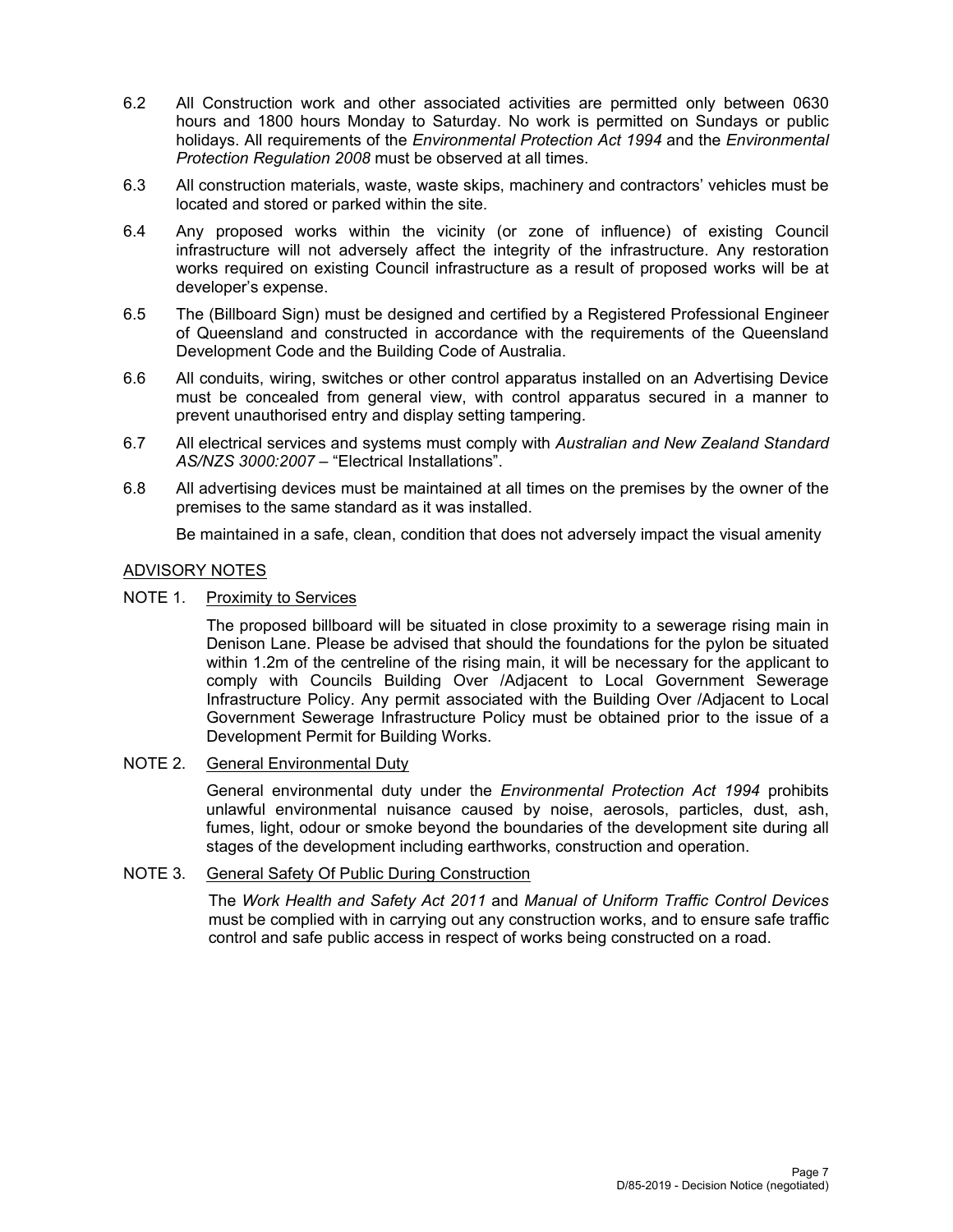

# **Attachment 2 - Appeal Rights**

*PLANNING ACT 2016*

The following is an extract from the *Planning Act 2016 (Chapter 6)*

#### *Appeal rights*

#### *229 Appeals to tribunal or P&E Court*

- (1) Schedule 1 states—
	- (a) matters that may be appealed to— (i) either a tribunal or the P&E Court; or (ii) only a tribunal; or
	- (iii) only the P&E Court; and
	- (b) the person—
		- (i) who may appeal a matter (the **appellant**); and
		- (ii) who is a respondent in an appeal of the matter; and (iii) who is a co-respondent in an appeal of the matter; and
		- (iv) who may elect to be a co-respondent in an appeal of the matter.
- (2) An appellant may start an appeal within the appeal period. (3) The **appeal period** is—
	- (a) for an appeal by a building advisory agency—10 business days after a decision notice for the decision is
	- given to the agency or (b) for an appeal against a deemed refusal—at any time after the deemed refusal happens; or
	- (c) for an appeal against a decision of the Minister, under chapter 7, part 4, to register premises or to renew the registration of premises—20 business days after a notice is published under section 269(3)(a) or (4); or
	- (d) for an appeal against an infrastructure charges notice—20 business days after the infrastructure charges notice is given to the person; or
	- (e) for an appeal about a deemed approval of a development application for which a decision notice has not been given—30 business days after the applicant gives the deemed approval notice to the assessment manager; or
	- (f) for any other appeal—20 business days after a notice of the decision for the matter, including an enforcement (4) In this section— **decision** includes notice, is given to the person.

#### Note—

See the P&E Court Act for the court's power to extend the appeal period.

- (4) Each respondent and co-respondent for an appeal may be heard in the appeal.
- (5) If an appeal is only about a referral agency's response, the assessment manager may apply to the tribunal or P&E Court to withdraw from the appeal.
- (6) To remove any doubt, it is declared that an appeal against an infrastructure charges notice must not be about— (a) the adopted charge itself; or
	- (b) for a decision about an offset or refund—
		- (i) the establishment cost of trunk infrastructure identified in a LGIP; or
		- (ii) the cost of infrastructure decided using the method
	- included in the local government's charges resolution.

#### **230 Notice of appeal**

- (1) An appellant starts an appeal by lodging, with the registrar of the tribunal or P&E Court, a notice of appeal that— (a) is in the approved form; and
	- (b) succinctly states the grounds of the appeal.
- (2) The notice of appeal must be accompanied by the required fee.
- (3) The appellant or, for an appeal to a tribunal, the registrar must, within the service period, give a copy of the notice of appeal to—
	- (a) the respondent for the appeal; and
	- (b) each co-respondent for the appeal; and
- (c) for an appeal about a development application under schedule 1, table 1, item 1—each principal submitter for the development application; and
- (d) for an appeal about a change application under schedule 1, table 1, item 2—each principal submitter for the change application; and
- (e) each person who may elect to become a corespondent for the appeal, other than an eligible submitter who is not a principal submitter in an appeal under paragraph (c) or (d); and
- (f) for an appeal to the P&E Court—the chief executive; and
- (g) for an appeal to a tribunal under another Act—any other person who the registrar considers appropriate.
- (4) The **service period** is—
	- (a) if a submitter or advice agency started the appeal in the P&E Court—2 business days after the appeal is started; or
	- (b) otherwise—10 business days after the appeal is started.
- (5) A notice of appeal given to a person who may elect to be a co-respondent must state the effect of subsection
- (6) A person elects to be a co-respondent by filing a notice of election, in the approved form, within 10 business days after the notice of appeal is given to the person*.*

#### **231 Other appeals**

- (1) Subject to this chapter, schedule 1 and the P&E Court Act, unless the Supreme Court decides a decision or other matter under this Act is affected by jurisdictional error, the decision or matter is non-appealable.
- (2) The Judicial Review Act 1991, part 5 applies to the decision or matter to the extent it is affected by jurisdictional error.
- (3) A person who, but for subsection (1) could have made an application under the Judicial Review Act 1991 in relation to the decision or matter, may apply under part 4 of that Act for a statement of reasons in relation to the decision or matter.
- - (a) conduct engaged in for the purpose of making a decision; and
	- (b) other conduct that relates to the making of a decision; and
	- (c) the making of a decision or the failure to make a decision; and
	- (d) a purported decision; and
	- (e) a deemed refusal.
- **non-appealable**, for a decision or matter, means the decision or matter—
	- (a) is final and conclusive; and
	- (b) may not be challenged, appealed against, reviewed, quashed, set aside or called into question in any other way under the Judicial Review Act 1991 or otherwise, whether by the Supreme Court, another court, a tribunal or another entity; and
	- (c) is not subject to any declaratory, injunctive or other order of the Supreme Court, another court, a tribunal or another entity on any ground.

#### **232 Rules of the P&E Court**

- (1) A person who is appealing to the P&E Court must comply with the rules of the court that apply to the appeal.
- (2) However, the P&E Court may hear and decide an appeal even if the person has not complied with rules of the P&E Court.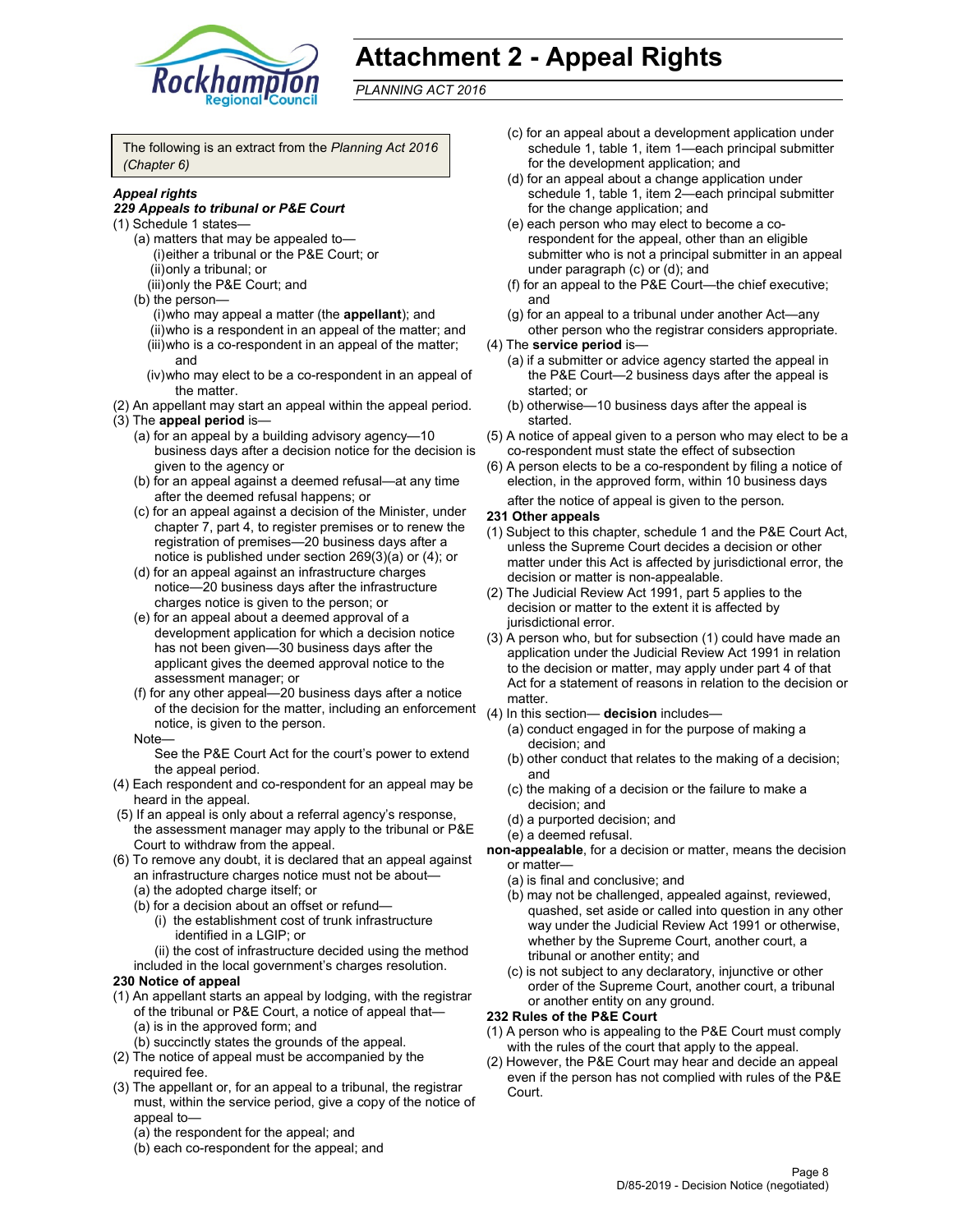

# **Appeal Rights**

*PLANNING ACT 2016*

# **Schedule 1**

#### **Appeals section 229 1 Appeal rights and parties to appeals**

- (1) Table 1 states the matters that may be appealed to—(a) the P&E court; or (b) a tribunal.
- (2) However, table 1 applies to a tribunal only if the matter involves—
	- (a) the refusal, or deemed refusal of a development application, for—
	- (i) a material change of use for a classified building; or
	- (ii) operational work associated with building work, a retaining wall, or a tennis court; or
	- (b) a provision of a development approval for—
	- (i) a material change of use for a classified building; or
- (ii) operational work associated with building work, a retaining wall, or a tennis court; or
	- (c) if a development permit was applied for—the decision to give a preliminary approval for—
		- (i) a material change of use for a classified building; or
		- (ii) operational work associated with building work, a retaining wall, or a tennis court; or
	- (d) a development condition if—
		- (i) the development approval is only for a material change of use that involves the use of a building classified under the Building Code as a class 2 building; and
		- (ii) the building is, or is proposed to be, not more than 3 storeys; and
		- (iii) the proposed development is for not more than 60 sole-occupancy units; or
	- (e) a decision for, or a deemed refusal of, an extension application for a development approval that is only for a material change of use of a classified building; or
	- (f) a decision for, or a deemed refusal of, a change application for a development approval that is only for a material change of use of a classified building; or
	- (g) a matter under this Act, to the extent the matter relates to—
		- (i) the Building Act, other than a matter under that Act that may or must be decided by the Queensland Building and Construction Commission; or
		- (ii) the Plumbing and Drainage Act, part 4 or 5; or
	- (h) a decision to give an enforcement notice in relation to a matter under paragraphs (a) to (g); or
	- (i) a decision to give an infrastructure charges notice; or
	- (j) the refusal, or deemed refusal, of a conversion application; or
	- (k) a matter that, under another Act, may be appealed to the tribunal; or
	- (l) a matter prescribed by regulation.
- (3) Also, table 1 does not apply to a tribunal if the matter
- involves—
	- (a) for a matter in subsection  $(2)(a)$  to  $(d)$ 
		- (i) a development approval for which the development application required impact assessment; and
		- (ii) a development approval in relation to which the assessment manager received a properly made submission for the development application; or
	- (b) a provision of a development approval about the identification or inclusion, under a variation approval, of a matter for the development.
- (4) Table 2 states the matters that may be appealed only to the P&E Court.
- (5) Table 3 states the matters that may be appealed only to the tribunal.
- (6) In each table—
	- (a) column 1 states the appellant in the appeal; and
	- (b) column 2 states the respondent in the appeal; and
	- (c) column 3 states the co-respondent (if any) in the appeal; and
	- (d) column 4 states the co-respondents by election (if any) in the appeal.
- (7) If the chief executive receives a notice of appeal under section 230(3)(f), the chief executive may elect to be a corespondent in the appeal.

## **Table 1**

## **Appeals to the P&E Court and, for certain matters, to a tribunal**

1. Development applications

An appeal may be made against—

(a) the refusal of all or part of the development application; or

(b) the deemed refusal of the development application; or

(c) a provision of the development approval; or

(d) if a development permit was applied for—the decision to give a preliminary approval.

| Column 1      | Column 2                  | Column 3                                                                                           | Column 4                                                                                                                                     |
|---------------|---------------------------|----------------------------------------------------------------------------------------------------|----------------------------------------------------------------------------------------------------------------------------------------------|
| Appellant     | Respondent                | Co-respondent                                                                                      | Co-respondent by election                                                                                                                    |
|               |                           | (if any)                                                                                           | $(if$ any)                                                                                                                                   |
| The applicant | The assessment<br>manager | If the appeal is about<br>a concurrence<br>agency's referral<br>response—the<br>concurrence agency | 1 A concurrence agency that is<br>not a co-respondent<br>2 If a chosen Assessment<br>manager is the respondent-<br>the prescribed assessment |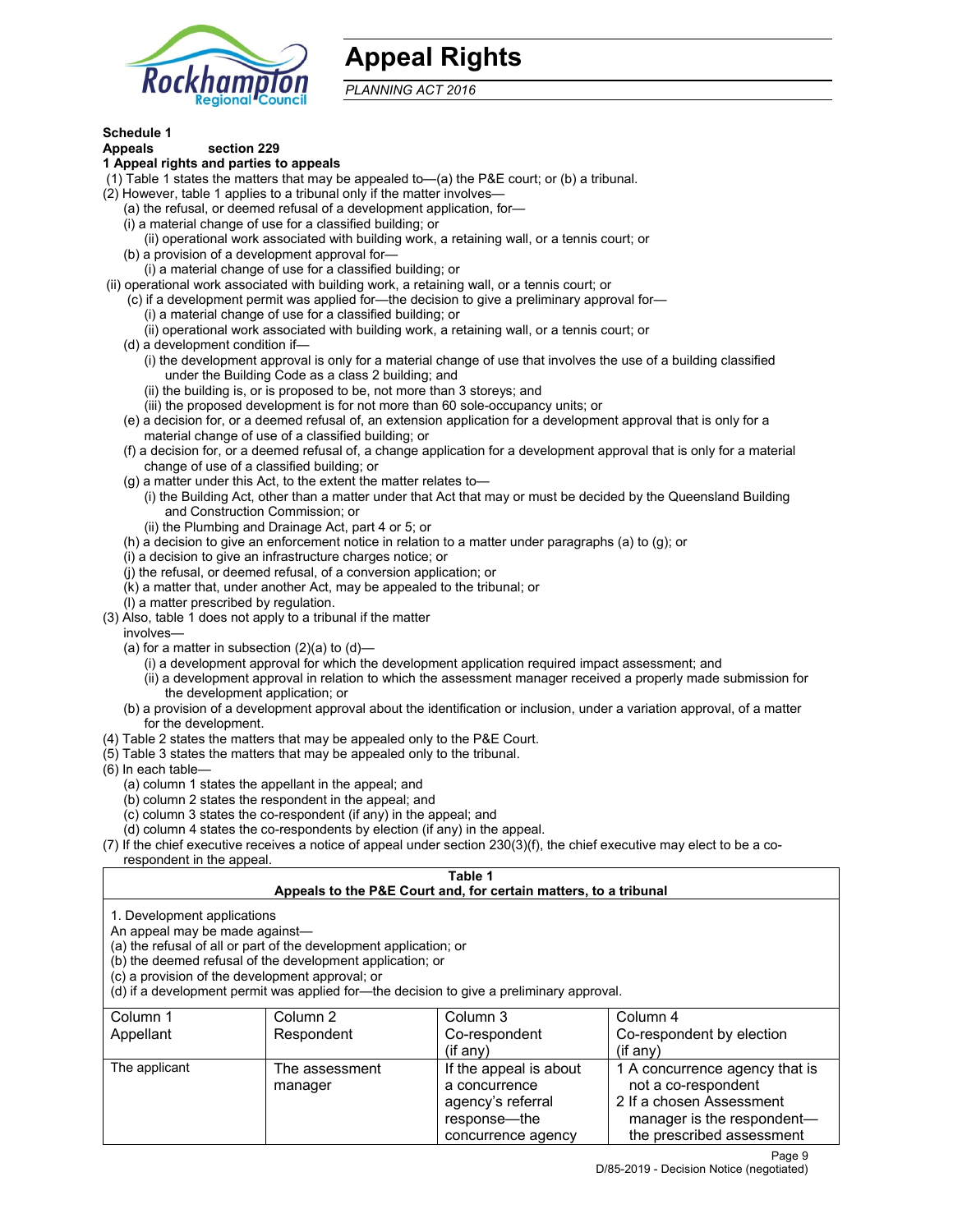| Table 1<br>Appeals to the P&E Court and, for certain matters, to a tribunal                                                                                                                                                                                                                                                                                                                                                                                                                                                                                                                                                                                                                                                                                                                                                                                                                                                                            |                                   |                                                                 |                                                                                                                                                                                                                                                                                                                                                 |
|--------------------------------------------------------------------------------------------------------------------------------------------------------------------------------------------------------------------------------------------------------------------------------------------------------------------------------------------------------------------------------------------------------------------------------------------------------------------------------------------------------------------------------------------------------------------------------------------------------------------------------------------------------------------------------------------------------------------------------------------------------------------------------------------------------------------------------------------------------------------------------------------------------------------------------------------------------|-----------------------------------|-----------------------------------------------------------------|-------------------------------------------------------------------------------------------------------------------------------------------------------------------------------------------------------------------------------------------------------------------------------------------------------------------------------------------------|
|                                                                                                                                                                                                                                                                                                                                                                                                                                                                                                                                                                                                                                                                                                                                                                                                                                                                                                                                                        |                                   |                                                                 | manager<br>3 Any eligible advice agency for<br>the application<br>4 Any eligible submitter for the<br>application                                                                                                                                                                                                                               |
| 2. Change applications<br>An appeal may be made against-<br>(b) a deemed refusal of a change application.                                                                                                                                                                                                                                                                                                                                                                                                                                                                                                                                                                                                                                                                                                                                                                                                                                              |                                   |                                                                 | (a) a responsible entity's decision for a change application, other than a decision made by the P&E court; or                                                                                                                                                                                                                                   |
| Column 1<br>Appellant                                                                                                                                                                                                                                                                                                                                                                                                                                                                                                                                                                                                                                                                                                                                                                                                                                                                                                                                  | Column <sub>2</sub><br>Respondent | Column 3<br>Co-respondent<br>(if any)                           | Column 4<br>Co-respondent by election<br>(if any)                                                                                                                                                                                                                                                                                               |
| 1 The applicant<br>2 If the responsible<br>entity is the<br>assessment<br>manager-an<br>affected entity that<br>gave a pre-request<br>notice or response<br>notice                                                                                                                                                                                                                                                                                                                                                                                                                                                                                                                                                                                                                                                                                                                                                                                     | The responsible<br>entity         | If an affected entity<br>starts the appeal-the<br>applicant     | 1 A concurrence agency for the<br>development application<br>2 If a chosen assessment<br>manager is the respondent-<br>the prescribed assessment<br>manager<br>3 A private certifier for the<br>development application<br>4 Any eligible advice agency for<br>the change application<br>5 Any eligible submitter for the<br>change application |
| 3. Extension applications<br>An appeal may be made against-<br>(a) the assessment manager's decision about an extension application; or<br>(b) a deemed refusal of an extension application.                                                                                                                                                                                                                                                                                                                                                                                                                                                                                                                                                                                                                                                                                                                                                           |                                   |                                                                 |                                                                                                                                                                                                                                                                                                                                                 |
| Column 1<br>Appellant                                                                                                                                                                                                                                                                                                                                                                                                                                                                                                                                                                                                                                                                                                                                                                                                                                                                                                                                  | Column <sub>2</sub><br>Respondent | Column 3<br>Co-respondent<br>(if any)                           | Column 4<br>Co-respondent by election<br>(if any)                                                                                                                                                                                                                                                                                               |
| 1 The applicant<br>1.<br>2 For a matter other<br>than a deemed<br>refusal of an<br>extension<br>$application - a$<br>concurrence<br>agency, other than<br>the chief executive,<br>for the application                                                                                                                                                                                                                                                                                                                                                                                                                                                                                                                                                                                                                                                                                                                                                  | The assessment<br>manager         | If a concurrence<br>agency starts the<br>appeal - the applicant | If a chosen assessment<br>manager is the respondent - the<br>prescribed assessment manager                                                                                                                                                                                                                                                      |
| 4. Infrastructure charges notices<br>An appeal may be made against an infrastructure charges notice on 1 or more of the following grounds<br>a) The notice involved an error relating to $-$<br>(i) The application of the relevant adopted charge; or<br>Examples of errors in applying an adopted charge -<br>The incorrect application of gross floor area for a non-residential development<br>Applying an incorrect 'use category', under a regulation, to the development<br>The working out of extra demands, for section 120; or<br>(i)<br>An offset or refund; or<br>(ii)<br>b) The was no decision about an offset or refund; or<br>c) If the infrastructure charges notice states a refund will be given - the timing for giving the refund; or<br>d) The amount of the charge is so unreasonable that no reasonable relevant local government could have<br>imposed the amount.<br>Column 3<br>Column 1<br>Column <sub>2</sub><br>Column 4 |                                   |                                                                 |                                                                                                                                                                                                                                                                                                                                                 |
| Appellant                                                                                                                                                                                                                                                                                                                                                                                                                                                                                                                                                                                                                                                                                                                                                                                                                                                                                                                                              | Respondent                        | Co-respondent<br>(if any)                                       | Co-respondent by election<br>(i f any)                                                                                                                                                                                                                                                                                                          |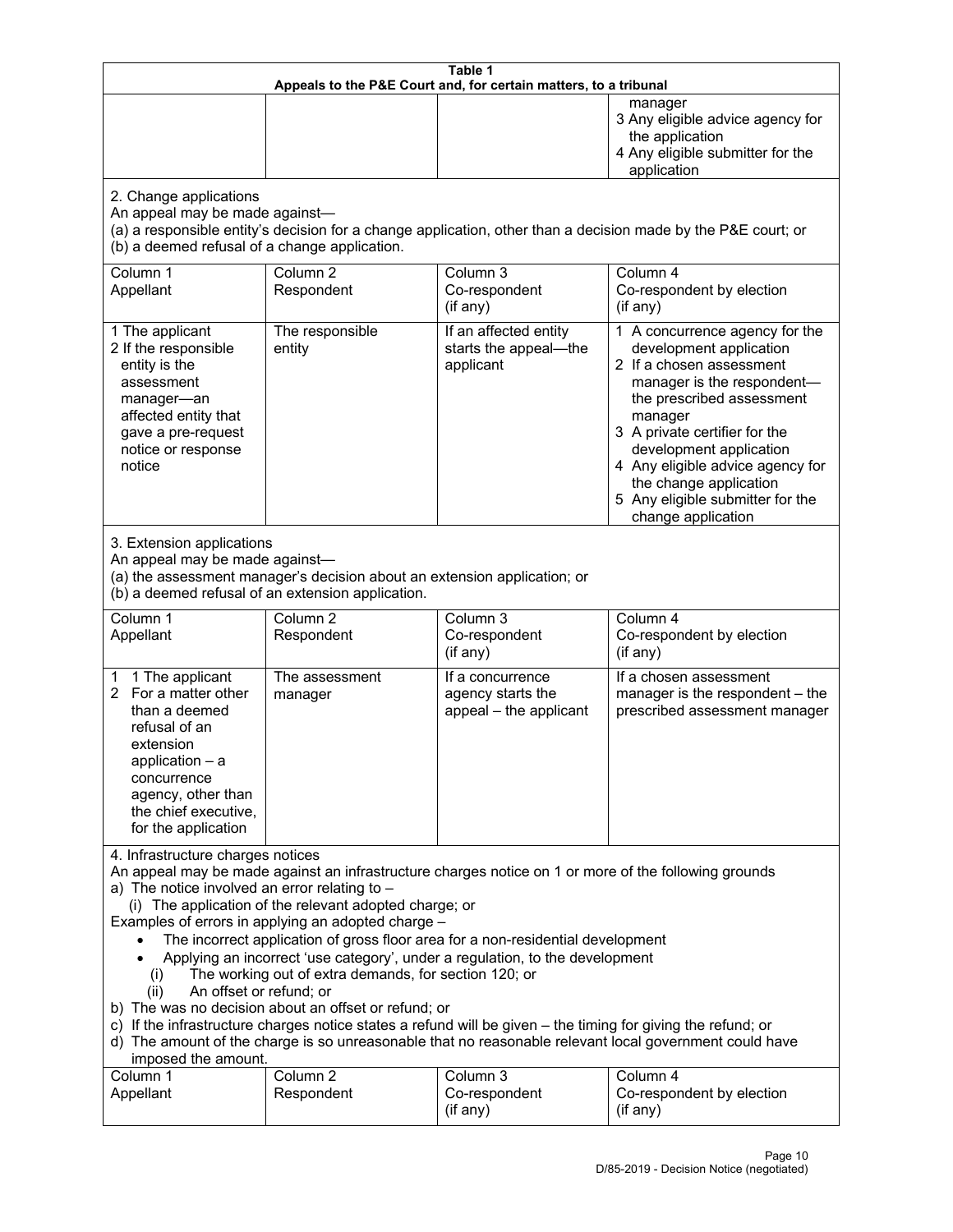| Table 1<br>Appeals to the P&E Court and, for certain matters, to a tribunal                                                                                                                                                                                                                                                                     |                                                                                                                            |                                                                                                                         |                                                                                                                                                                            |
|-------------------------------------------------------------------------------------------------------------------------------------------------------------------------------------------------------------------------------------------------------------------------------------------------------------------------------------------------|----------------------------------------------------------------------------------------------------------------------------|-------------------------------------------------------------------------------------------------------------------------|----------------------------------------------------------------------------------------------------------------------------------------------------------------------------|
| The person given the<br>Infrastructure charges<br>notice                                                                                                                                                                                                                                                                                        | The local government<br>that gave the<br>infrastructure charges<br>notice                                                  |                                                                                                                         |                                                                                                                                                                            |
| 5. Conversion applications<br>An appeal may be made against-<br>(a) the refusal of a conversion application; or<br>(b) a deemed refusal of a conversion application.                                                                                                                                                                            |                                                                                                                            |                                                                                                                         |                                                                                                                                                                            |
| Column 1<br>Appellant                                                                                                                                                                                                                                                                                                                           | Column <sub>2</sub><br>Respondent                                                                                          | Column 3<br>Co-respondent<br>(if any)                                                                                   | Column 4<br>Co-respondent by election<br>(if any)                                                                                                                          |
| The applicant                                                                                                                                                                                                                                                                                                                                   | The local government<br>to which the conversion<br>application was made                                                    |                                                                                                                         |                                                                                                                                                                            |
| 6. Enforcement notices                                                                                                                                                                                                                                                                                                                          |                                                                                                                            | An appeal may be made against the decision to give an enforcement notice.                                               |                                                                                                                                                                            |
| Column 1<br>Appellant                                                                                                                                                                                                                                                                                                                           | Column <sub>2</sub><br>Respondent                                                                                          | Column 3<br>Co-respondent<br>(if any)                                                                                   | Column 4<br>Co-respondent by election<br>(if any)                                                                                                                          |
| The person given the<br>enforcement notice                                                                                                                                                                                                                                                                                                      | The enforcement<br>authority                                                                                               | $\blacksquare$                                                                                                          | If the enforcement authority is<br>not the local government for<br>the premises in relation to which<br>the offence is alleged to have<br>happened-the local<br>government |
|                                                                                                                                                                                                                                                                                                                                                 |                                                                                                                            | Table 2<br>Appeals to the P&E Court only                                                                                |                                                                                                                                                                            |
| 1. Appeals from tribunal<br>An appeal may be made against a decision of a tribunal, other than a decision under<br>section 252, on the ground of-<br>(a) an error or mistake in law on the part of the tribunal; or<br>(b) jurisdictional error.                                                                                                |                                                                                                                            |                                                                                                                         |                                                                                                                                                                            |
| Column <sub>1</sub><br>Appellant                                                                                                                                                                                                                                                                                                                | Column <sub>2</sub><br>Respondent                                                                                          | Column <sub>3</sub><br>Co-respondent<br>(if any)                                                                        | Column 4<br>Co-respondent by election<br>(i f any)                                                                                                                         |
| A party to the<br>proceedings for the<br>decision                                                                                                                                                                                                                                                                                               | The other party to the<br>proceedings for the<br>decision                                                                  | $\overline{\phantom{a}}$                                                                                                | $\blacksquare$                                                                                                                                                             |
| 2. Eligible submitter appeals<br>An appeal may be made against the decision to give a development approval, or an approval for a change<br>application, to the extent that the decision relates to-<br>(a) any part of the development application for the development approval that required impact assessment; or<br>(b) a variation request. |                                                                                                                            |                                                                                                                         |                                                                                                                                                                            |
| Column 1<br>Appellant                                                                                                                                                                                                                                                                                                                           | Column <sub>2</sub><br>Respondent                                                                                          | Column 3<br>Co-respondent<br>(if any)                                                                                   | Column 4<br>Co-respondent by election<br>(if any)                                                                                                                          |
| 1 For a development<br>application-an<br>eligible submitter for<br>the development<br>application<br>2 For a change<br>application-an<br>eligible submitter for                                                                                                                                                                                 | 1 For a development<br>application-the<br>assessment<br>manager<br>2 For a change<br>application-the<br>responsible entity | 1 The applicant<br>2 If the appeal is about<br>a concurrence<br>agency's referral<br>response-the<br>concurrence agency | Another eligible<br>submitter for the<br>application                                                                                                                       |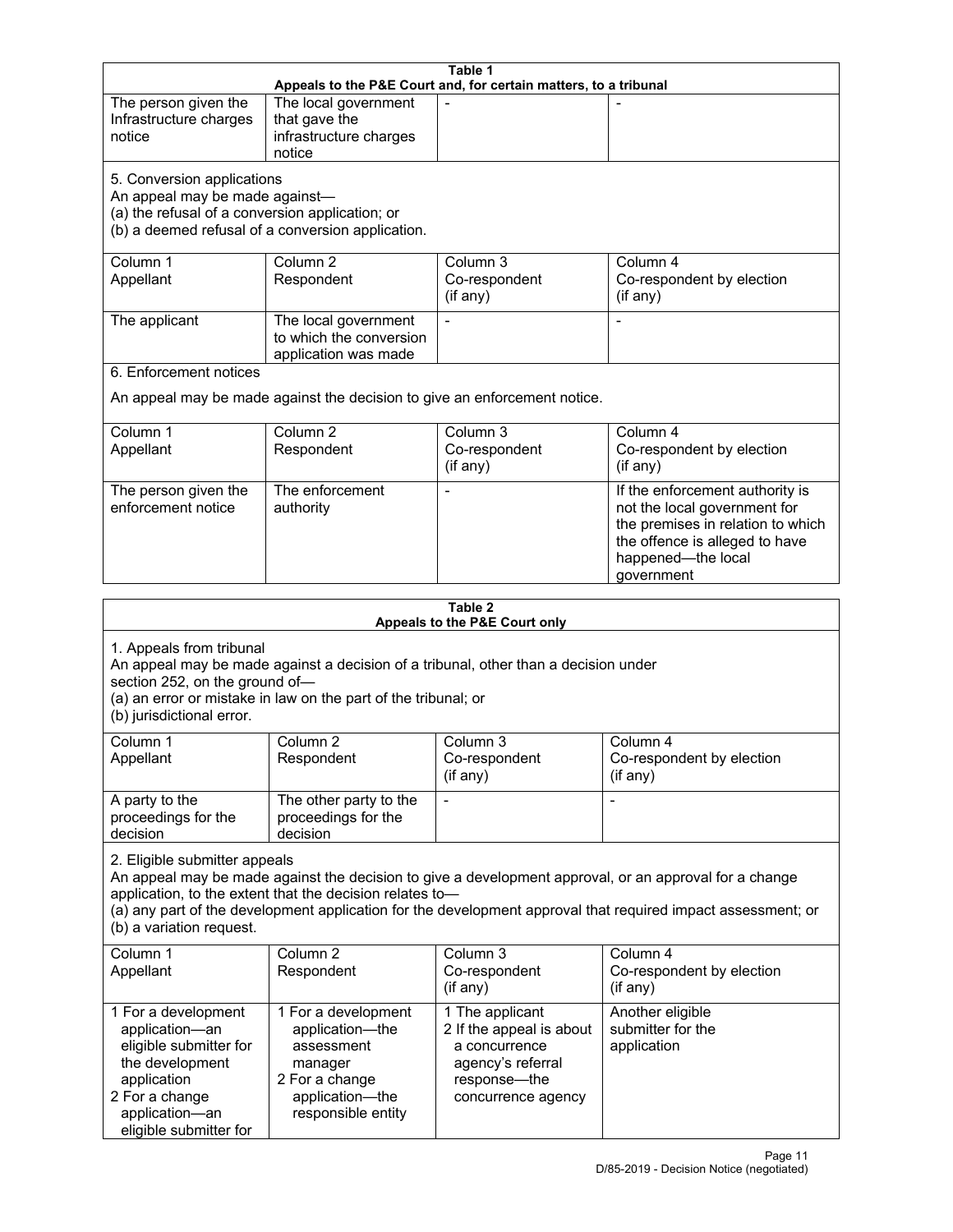| Table 2<br>Appeals to the P&E Court only                                                                                                                                                                                                                                                                                                                                                                           |                                                                                                                            |                                                                                                                         |                                                                                        |
|--------------------------------------------------------------------------------------------------------------------------------------------------------------------------------------------------------------------------------------------------------------------------------------------------------------------------------------------------------------------------------------------------------------------|----------------------------------------------------------------------------------------------------------------------------|-------------------------------------------------------------------------------------------------------------------------|----------------------------------------------------------------------------------------|
| the change<br>application                                                                                                                                                                                                                                                                                                                                                                                          |                                                                                                                            |                                                                                                                         |                                                                                        |
| 3. Eligible submitter and eligible advice agency appeals<br>An appeal may be made against a provision of a development approval, or failure to<br>include a provision in the development approval, to the extent the matter relates to-<br>(a) any part of the development application or the change application, for the development approval, that<br>required impact assessment; or<br>(b) a variation request. |                                                                                                                            |                                                                                                                         |                                                                                        |
| Column 1<br>Appellant                                                                                                                                                                                                                                                                                                                                                                                              | Column <sub>2</sub><br>Respondent                                                                                          | Column 3<br>Co-respondent<br>(if any)                                                                                   | Column 4<br>Co-respondent by election<br>(if any)                                      |
| 1 For a development<br>application-an<br>eligible submitter for<br>the development<br>application<br>2 For a change<br>application-an<br>eligible submitter for<br>the change<br>application<br>3 An eligible advice<br>agency for the<br>development<br>application or change<br>application                                                                                                                      | 1 For a development<br>application-the<br>assessment<br>manager<br>2 For a change<br>application-the<br>responsible entity | 1 The applicant<br>2 If the appeal is about<br>a concurrence<br>agency's referral<br>response-the<br>concurrence agency | Another eligible submitter for the<br>application                                      |
| 4. Compensation claims<br>An appeal may be made against-<br>(a) a decision under section 32 about a compensation claim; or<br>(b) a decision under section 265 about a claim for compensation; or<br>(c) a deemed refusal of a claim under paragraph (a) or (b).                                                                                                                                                   |                                                                                                                            |                                                                                                                         |                                                                                        |
| Column 1<br>Appellant                                                                                                                                                                                                                                                                                                                                                                                              | Column <sub>2</sub><br>Respondent                                                                                          | Column <sub>3</sub><br>Co-respondent<br>(if any)                                                                        | Column 4<br>Co-respondent by election<br>(if any)                                      |
| A person dissatisfied<br>with the decision                                                                                                                                                                                                                                                                                                                                                                         | The local<br>government to which<br>the claim was made                                                                     |                                                                                                                         |                                                                                        |
| 5. Registered premises<br>An appeal may be made against a decision of the Minister under chapter 7, part 4.                                                                                                                                                                                                                                                                                                        |                                                                                                                            |                                                                                                                         |                                                                                        |
| Column 1<br>Appellant                                                                                                                                                                                                                                                                                                                                                                                              | Column <sub>2</sub><br>Respondent                                                                                          | Column 3<br>Co-respondent<br>(if any)                                                                                   | Column 4<br>Co-respondent by election<br>(if any)                                      |
| 1 A person given a<br>decision notice about<br>the decision<br>2 If the decision is to<br>register premises or<br>renew the<br>registration of<br>premises-an owner<br>or occupier of<br>premises in the<br>affected area for the<br>registered premises<br>who is dissatisfied<br>with the decision                                                                                                               | The Minister                                                                                                               | $\overline{\phantom{a}}$                                                                                                | If an owner or occupier starts the<br>appeal - the owner of the<br>registered premises |